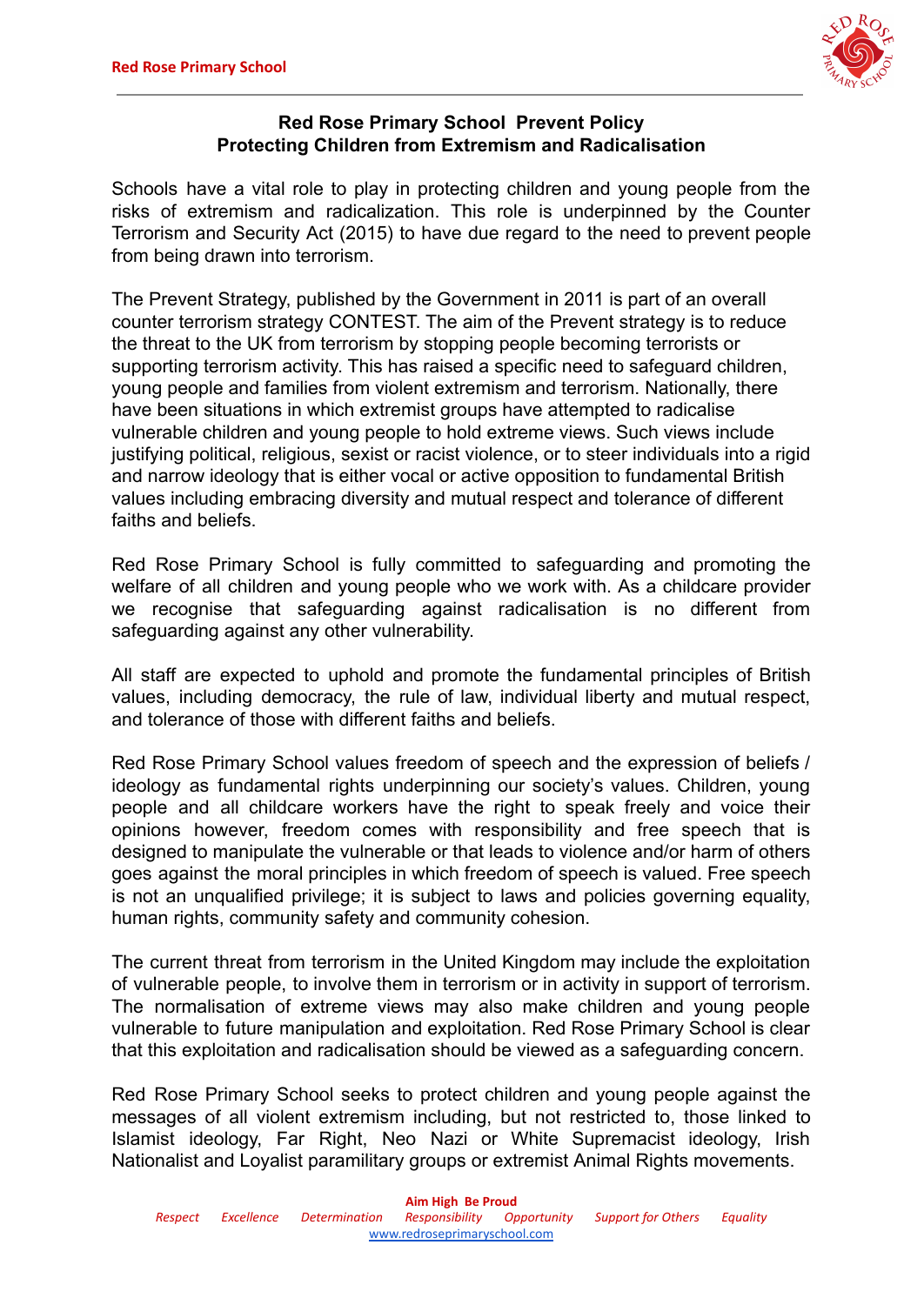

#### **Links to other policies**

Policy Statement links to the following policies:

- Safeguarding
- Equality Policy
- Behaviour Policy

#### **Aims and Principles**

To ensure all childcare staff are aware of the Prevent Strategy and are able to protect children and young people who are vulnerable or at risk of being radicalised by working alongside other professional bodies and agencies to ensure that individuals are safe from harm.

### **The principle objectives are that:**

- All staff working or volunteering within a childcare setting will:
	- ➢ Have an understanding of what radicalisation and extremism are and why we need to be vigilant in a childcare setting.
	- ➢ Know what the childcare provider policy is on safeguarding from radicalisation and extremism and will follow the policy when issues arise.
- All parents will know that the childcare provider has policies in place to keep children and young people safe from harm and that the childcare provider regularly reviews its systems to ensure they are appropriate and effective.

#### **Definitions**

- **Radicalisation** refers to the process by which a person comes to support terrorism and extremism leading to terrorism (**Appendix 1**).
- **Extremism** is defined by Government in the prevent strategy as: Vocal or active opposition to fundamental British values, including democracy, the rule of law, individual liberty and mutual respect and tolerance of different faiths and beliefs. Also include in the definition of extremism calls for the death of members of our armed forces (**Appendix 1**).
- **Terrorism** is defined by Government as *"The use of violence in order to accomplish political, religious or social objectives".* Terrorism is a criminal act that influences an audience beyond the immediate victim. Effectiveness is not the act itself but the impact on Government and the public.

#### **Procedures for referrals**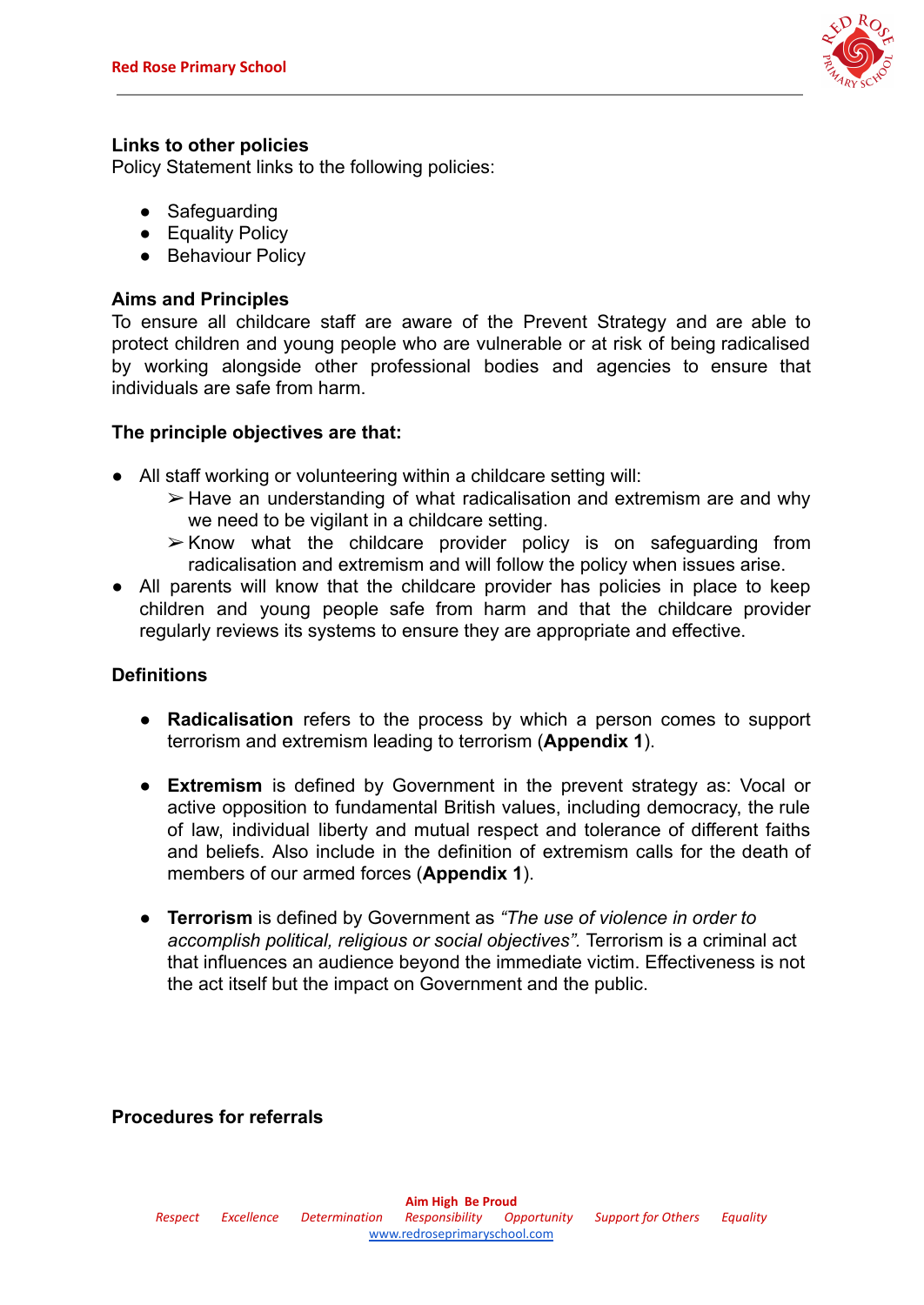

Keeping children and young people safe from these risks is a safeguarding matter and should be approached in the same way as safeguarding children from other risks.

Although serious incidents involving radicalisation have not occurred at Red Rose Primary School and although the risk is minimal in County Durham, it is important for us to be vigilant and remain informed about the issues which affect risks to the provision. All staff are reminded to dispel belief that instances of radicalisation 'could not happen here'.

When any member of staff has concerns that a child or young person may be at risk of radicalisation or involvement in terrorism, they should speak with the schools Single Point of Contact (SPOC) for safeguarding pupils from radicalisation and involvement in terrorism. They will be responsible for referring any concerns to the Police Prevent Team who will assess whether the pupil may be at risk of radicalisation, and where relevant, for referring the child to the Channel Panel (**Appendix 2**).

The SPOC for *Red Rose Primary* is **Mrs Angela Brinton** Durham Police Prevent Team - Telephone 0191 3752234 – Email: [HQspecialbranch@durham.pnn.police.uk](mailto:HQspecialbranch@durham.pnn.police.uk)

#### **Risk reduction**

The school Management Team, Board of Governors and the Designated Safeguarding Lead will assess the level of risk within the school and put actions in place to reduce any identified risks.

Children and young people are regularly taught about how to stay safe when using the internet and are encouraged to recognise that people are not always who they say they are online. They are taught to seek adult help if they are upset or concerned about anything they read or see on the internet.

#### **Staff Training**

The school will ensure that staff have 'due regard to the need to prevent people from being drawn into terrorism'. They are aware of the threats, risks and vulnerabilities that are linked to radicalisation and they understand the signs that someone may be vulnerable to radicalisation.

Training may be undertaken via a briefing, e-learning or a face to face workshop to raise awareness of Prevent (WRAP) session.

#### **Policy Review**

This policy statement will be reviewed annually as part of the overall Child Protection and Safeguarding policy review.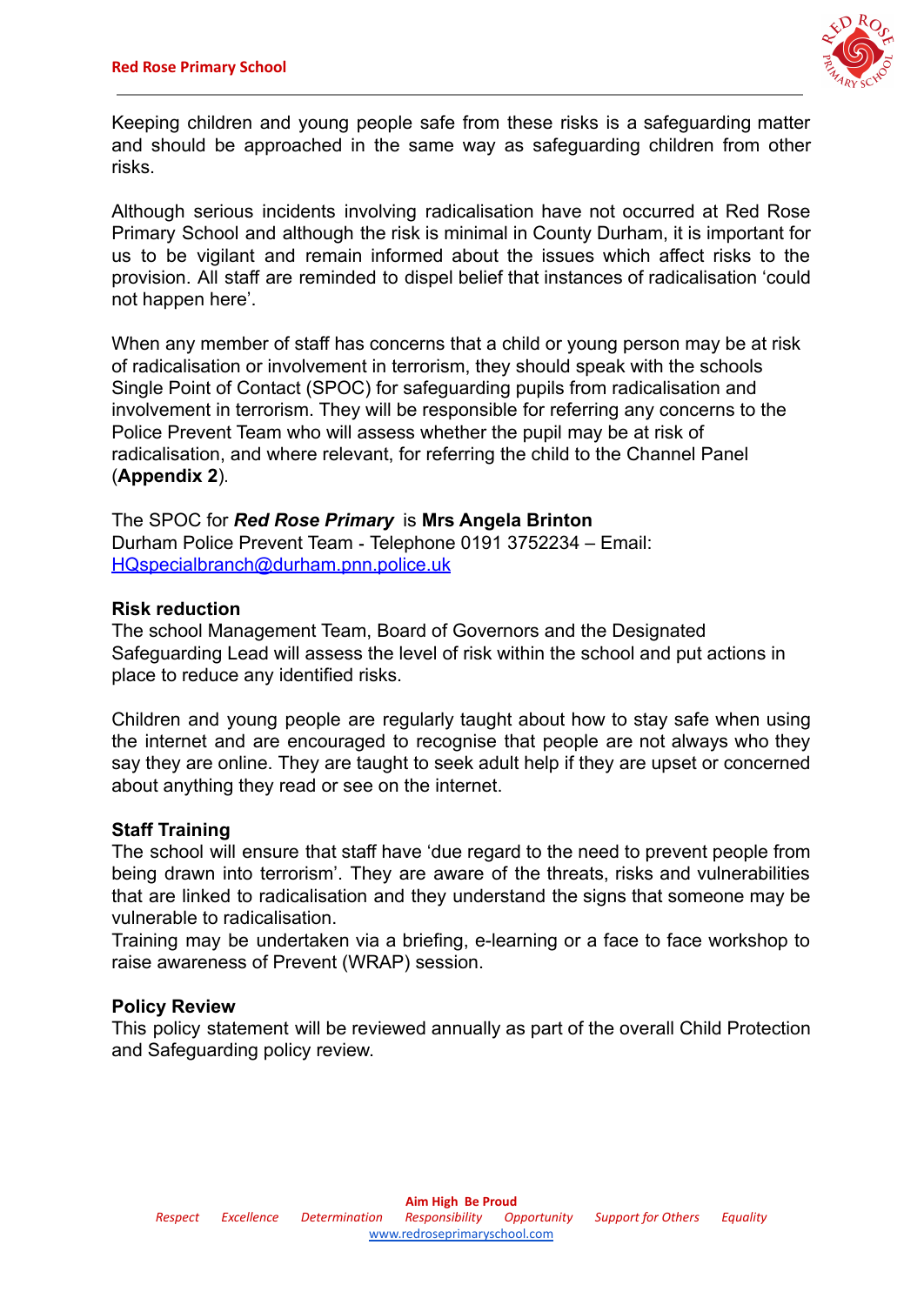

# **Appendix 1**

## **Indicators of Vulnerability to Radicalisation**

- 1. Radicalisation refers to the process by which a person comes to support terrorism and forms of extremism leading to terrorism.
- 2. Extremism is defined by the Government in the Prevent Strategy as: Vocal or active opposition to fundamental British values, including democracy, the rule of law, individual liberty and mutual respect and tolerance of different faiths and beliefs. We also include in our definition of extremism calls for the death of members of our armed forces, whether in this country or overseas.
- 3. Extremism is defined by the Crown Prosecution Service as: The demonstration of unacceptable behaviour by using any means or medium to express views which:
	- Encourage, justify or glorify terrorist violence in furtherance of particular beliefs;
	- Seek to provoke others to terrorist acts;
	- Encourage other serious criminal activity or seek to provoke others to serious criminal acts; or
	- Foster hatred which might lead to inter-community violence in the UK.
- 4. There is no such thing as a "typical extremist": those who become involved in extremist actions come from a range of backgrounds and experiences, and most individuals, even those who hold radical views, do not become involved in violent extremist activity.
- 5. Pupils may become susceptible to radicalisation through a range of social, personal and environmental factors - it is known that violent extremists exploit vulnerabilities in individuals to drive a wedge between them and their families and communities. It is vital that childcare provider staff are able to recognise those vulnerabilities.
- 6. Indicators of vulnerability include:

**Identity Crisis** – the student / pupil is distanced from their cultural / religious heritage and experiences discomfort about their place in society;

**Personal Crisis** – the student / pupil may be experiencing family tensions; a sense of isolation; and low self-esteem; they may have dissociated from their existing friendship group and become involved with a new and different group of friends; they may be searching for answers to questions about identity, faith and belonging;

**Personal Circumstances** – migration; local community tensions; and events affecting the student / pupil's country or region of origin may contribute to a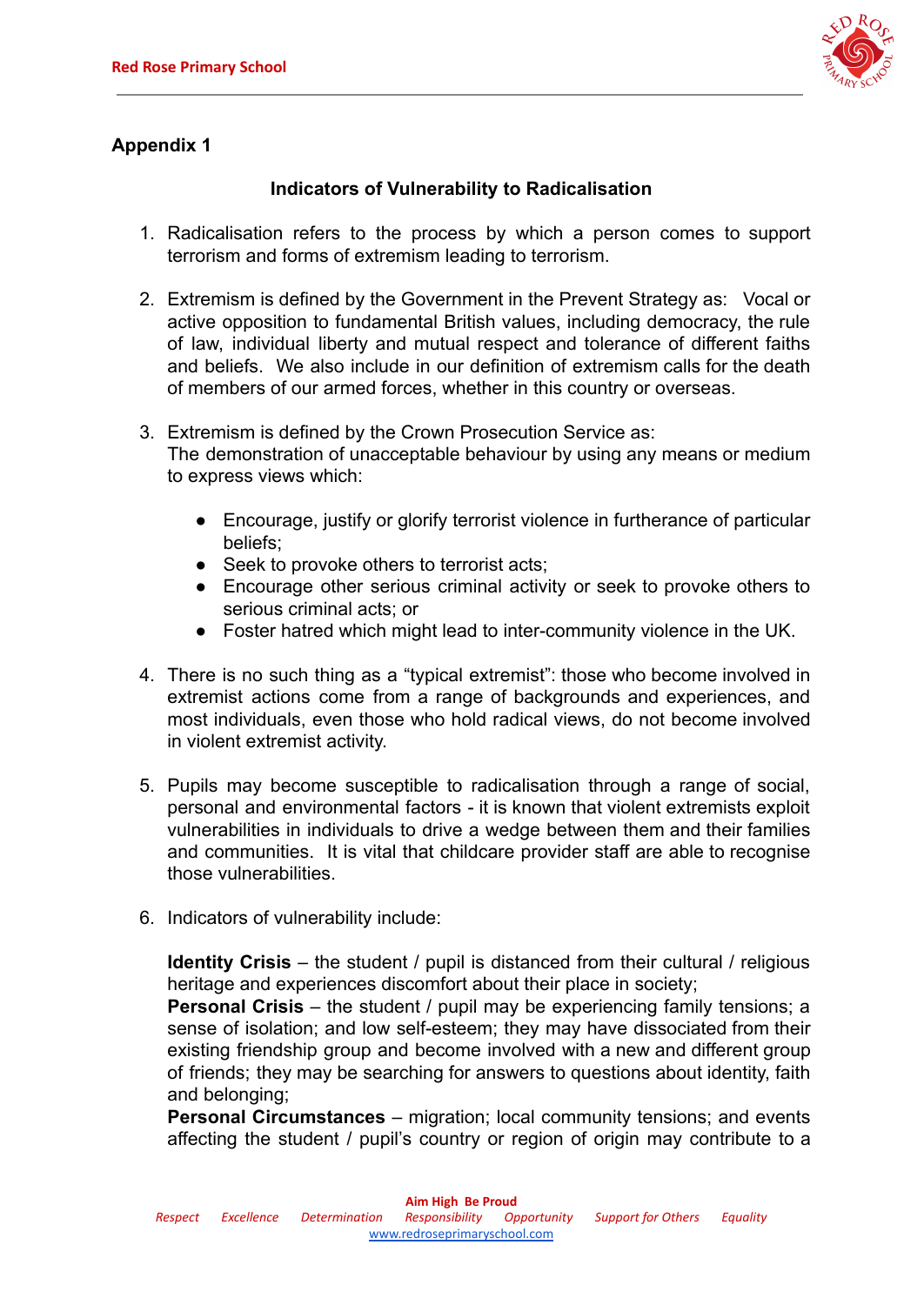

sense of grievance that is triggered by personal experience of racism or discrimination or aspects of Government policy;

**Unmet Aspirations** – the student / pupil may have perceptions of injustice; a feeling of failure; rejection of civic life;

**Experiences of Criminality** – including involvement with criminal groups, imprisonment, and poor resettlement / reintegration;

**Individual Needs** – students / pupils may experience difficulties with social interaction, empathy with others, understanding the consequences of their actions and awareness of the motivations of others.

However, this list is not exhaustive, nor does it mean that all young people experiencing the above are at risk of radicalisation for the purposes of violent extremism.

- 7. More critical risk factors could include:
	- Being in contact with extremist recruiters;
	- Accessing violent extremist websites, especially those with a social networking element;
	- Possessing or accessing violent extremist literature;
	- Using extremist narratives and a global ideology to explain personal disadvantage;
	- Justifying the use of violence to solve societal issues;
	- Joining or seeking to join extremist organisations;
	- Significant changes to appearance and / or behaviour; and
	- Experiencing a high level of social isolation resulting in issues of identity crisis and / or personal crisis.